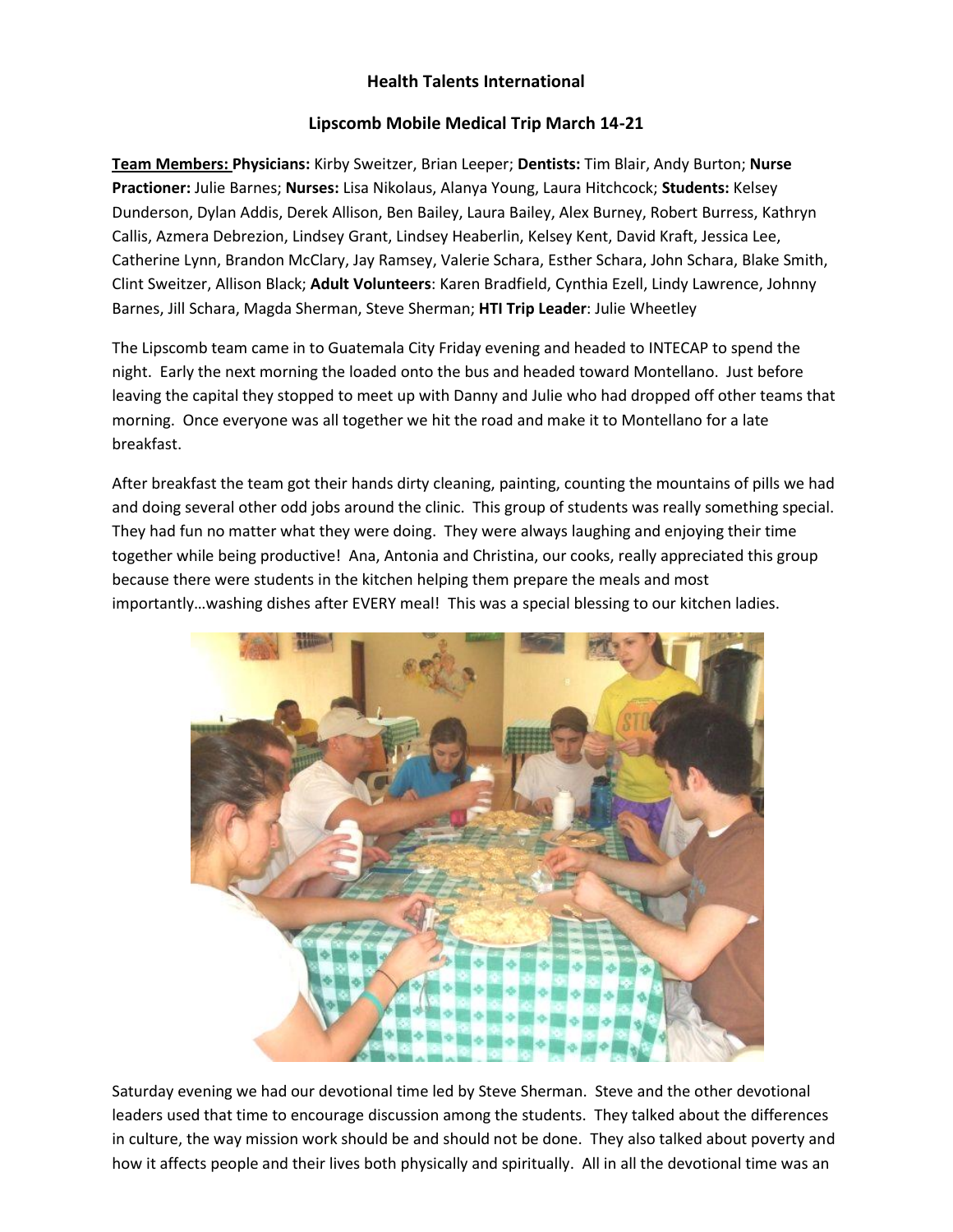important part of the week that helped keep our minds in the right place and encouraged us to grow and be Christ to the people around us.

Sunday rolled around and the group headed across the street to the Montellano Iglesia de Cristo. Carlos asked Dylan Addis, a repeat trip participant to lead some songs. Dylan did a great job leading the English portion of the song service. After church we had a special treat. A man who had been at the service that morning decided to give his life to Jesus and be baptized. Since the baptistery behind the church was empty (dry season) we all walked down to the river. At the river we joined our brothers and sisters in song and prayer and celebrated along with the angels in Heaven as our new brother arose from the waters cleansed of his sin. Following the baptism we headed over to the clinic for lunch. In the afternoon the team finished up with the odd jobs around the clinic and spent the afternoon relaxing and playing after a trip to the cacao farm.

Monday morning we split up into two different groups. One team headed to Las Margaritas with Dr. David and the other group went to Rio Bravo with Dr. Walter. In Las Margaritas the dental team stayed very busy pulling teeth and teaching students. The medical team saw a few interesting cases and scheduled several people for appointments to be seen by a surgeon. In Rio Bravo the team had a nice clinic day and stayed very busy in both medical and dental. Each of the students was able to spend time learning from the physicians and the dentists as well as the nurses.

The team from Las Margaritas was close enough to Montellano to be "on call" in case the container came. The container did indeed arrive on Monday around midday. A group from Las Margaritas ran back over to Clinica Ezell and got to work unloading the supplies. We were grateful for the local firemen who came to volunteer their help! Slowly we unloaded the boxes and then the heavier anesthesia and orthopedic equipment. No one was harmed in the unloading of the container and we were thankful to have had the help of so many to accomplish the task. Once everything was unloaded the whole sidewalk in front of the storage rooms and offices was full and we were tired!



The Rio Bravo group had a full day of patients in both medical and dental. They were able to see some interesting cases and the students had a chance to watch teeth being pulled or pull one of their own.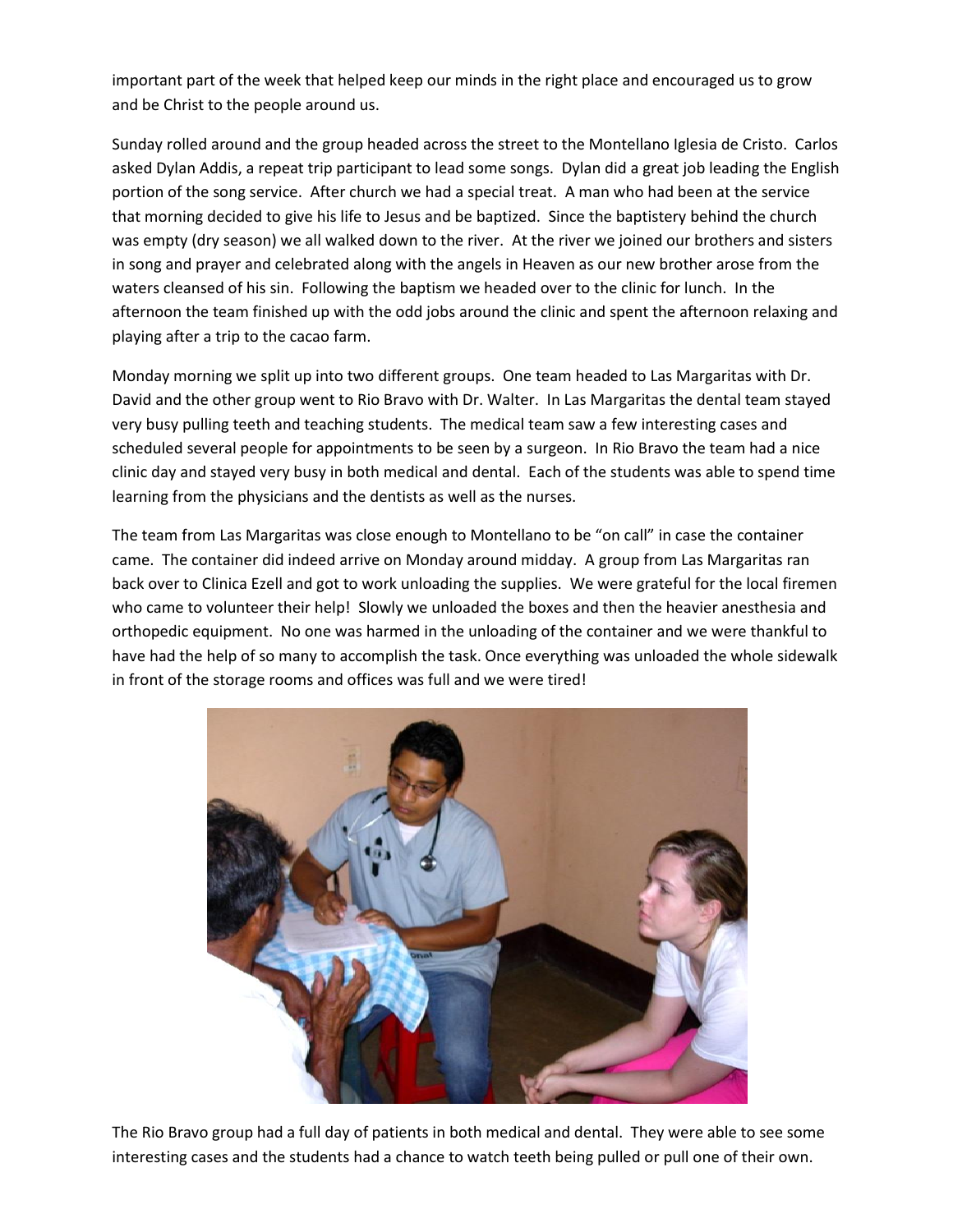Once they finished up with patient they headed back to Clinica Ezell and met up with the Las Margaritas team. Everyone relaxed a bit in the afternoon. The students entertained themselves throughout the week playing a couple different group games. They enjoyed playing the game mafia where they had to discover who the "mafia" were and take them out of the game before they got rid of all the good guys. The students didn't miss an opportunity to work or play!

Tuesday was a big day in Samayac where they were extra busy. That clinic is always large but with the extra help they were able to see 80 medical patients and 26 dental patients. Everyone was able to plug in and do some good work and we were still able to take a break every now and again to play with the kids! Dr. Walter was great about teaching the students and helping them learn more about the human body. At the end of the day we were all tired and grateful to head back to the Clinic to relax.

The other group in San Jose had a slower day but was able to enjoy spending time with the family and local church members. Dr. David and Dr. Tim were able to use the extra time to give some good individual attention to patients and invest time in teaching the students. The day passed somewhat slowly but certainly enjoyably. After having lunch we saw a few more patients, thanked the family for the use of their home, thanked the local church for their participation, said bye to the adorable children and headed back to Clinica Ezell.



On Wednesday we got to an early start with breakfast at 6am. The new team members headed up to Pasaquijuyup in the mountains beyond Xejuyup. We got to Xejuyup and then loaded into the backs of the pickup trucks for the rest of the bumpy ride up the rocky road to the village. Once we got to the village we quickly set up and started seeing patients in the dental clinic. We had more dental patients in Pasaquijuyup, 55, than in any other village and the least amount of medical patients, 10, than in any other village. The students got plenty of experience in the dental clinic and plenty of time to play with the children. The villagers were so friendly and the team enjoyed the day up in the clouds with lots of culture to learn from.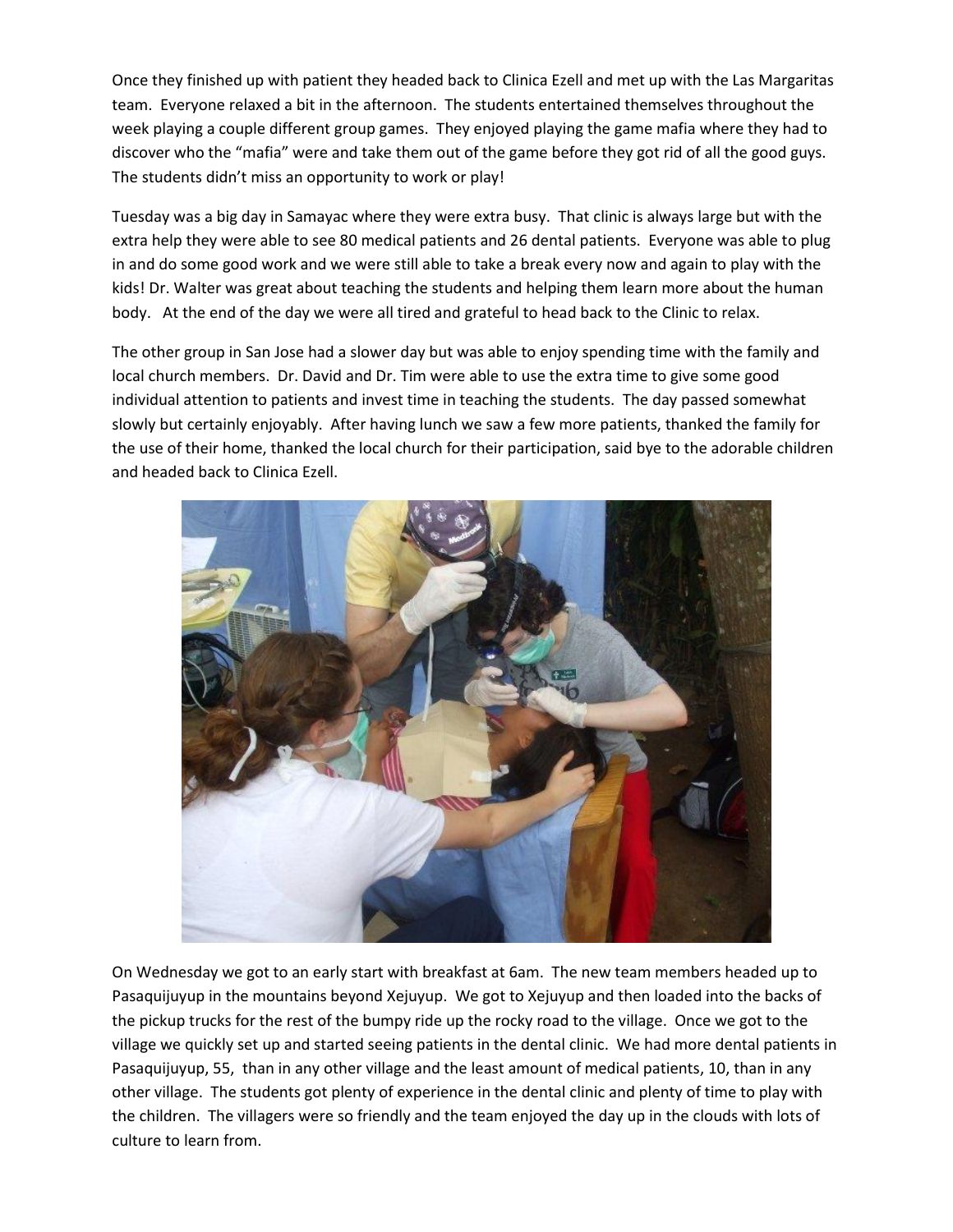The team members that were able to experience the trip to Pasaquijuyup the year before all headed over to Concepcion Chinan way up beyond Mixpilla. We took the Belmont school bus up a road you wouldn't think a school bus could make it through. After passing through coffee fields and banana trees we made it to the village where a few patients were waiting to be seen. The family hosting the clinic had cleared out several rooms in their home and wet down the dusty ground so that we could work. They were very happy to have the doctors in their village. Once things were set up we had a short devotional time and started working. The morning started out a little slow with just a few patients. As the day wore on people got the news that we were there and started coming!!! There were 37 dental patients and 58 medical patients seen that day!

In addition to the patients seen there were BUNCHES of children around all day long. Valarie even got a game of Simon Says going at one point! There was a nice play area adjacent to the house where the kids spent time with the team members playing and receiving love all day long. Once all the patients were cared for we loaded back onto the school bus and pulled out with all the children standing near waving us goodbye. We had a great day and were sad to leave.

Thursday was another big day for everyone. In Santo Tomas we showed up to find a large number of people waiting to be seen. We quickly set up and got to work so that we could be sure to see all the patients that had come. There were 59 medical patients and 48 dental patients seen that day. By the end of the day the children from Santo Tomas were covered in stickers and temporary tattoos and lots of love.

The clinic in San Juan Moca was also busy. The team there enjoyed their day visiting with patients and experiencing a little more of Guatemala. The students had their last chance to sit with the doctors and dentists and learn from their experience. Everyone was excited to have spent the day caring for the patients and playing with the children.



Throughout the week we saw a total of 268 dental patients and 333 medical patients! The week was very busy and wonderfully blessed. Thursday night we had a great devotional time where everyone was